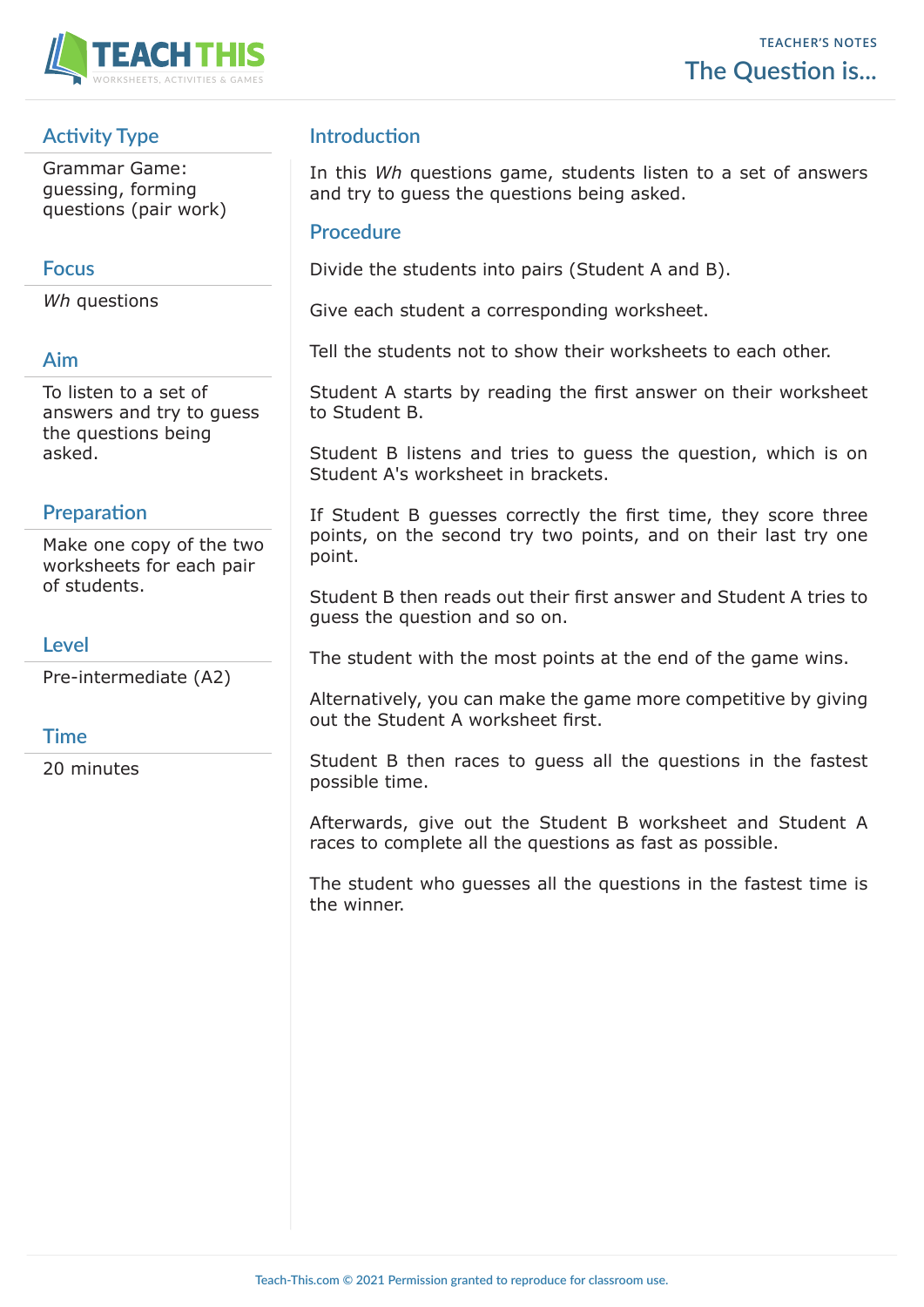

### **Student A**

| <b>Answers</b>                              | Questions                              |
|---------------------------------------------|----------------------------------------|
| 1. He finishes work at 4 p.m.               | (What time does he finish work?)       |
| 2. I have two children.                     | (How many children do you have?)       |
| 3. I usually go to the pub on Friday.       | (What do you usually do on Friday?)    |
| 4. We are staying at a resort by the beach. | (Where are you staying?)               |
| 5. My favourite city is New York.           | (What's your favourite city?)          |
| 6. We usually go to Thailand on holiday.    | (Where do you usually go on holiday?)  |
| 7. English is my favourite subject.         | (What's your favourite subject?)       |
| 8. The train ticket costs \$10.             | (How much does the train ticket cost?) |
| 9. I'm Robert, your new English teacher.    | (Who are you?)                         |
| 10. She has lived here for two years.       | (How long has she lived here?)         |
| 11. I visit friends at the weekend.         | (What do you do at the weekend?)       |
| 12. They aren't mine. They're Tim's.        | (Whose are they?)                      |

# **Your partner's score**

|  |  |  |  |  |  |  |  |  |  |  | ---<br>$  -$ |  |  |
|--|--|--|--|--|--|--|--|--|--|--|--------------|--|--|
|--|--|--|--|--|--|--|--|--|--|--|--------------|--|--|